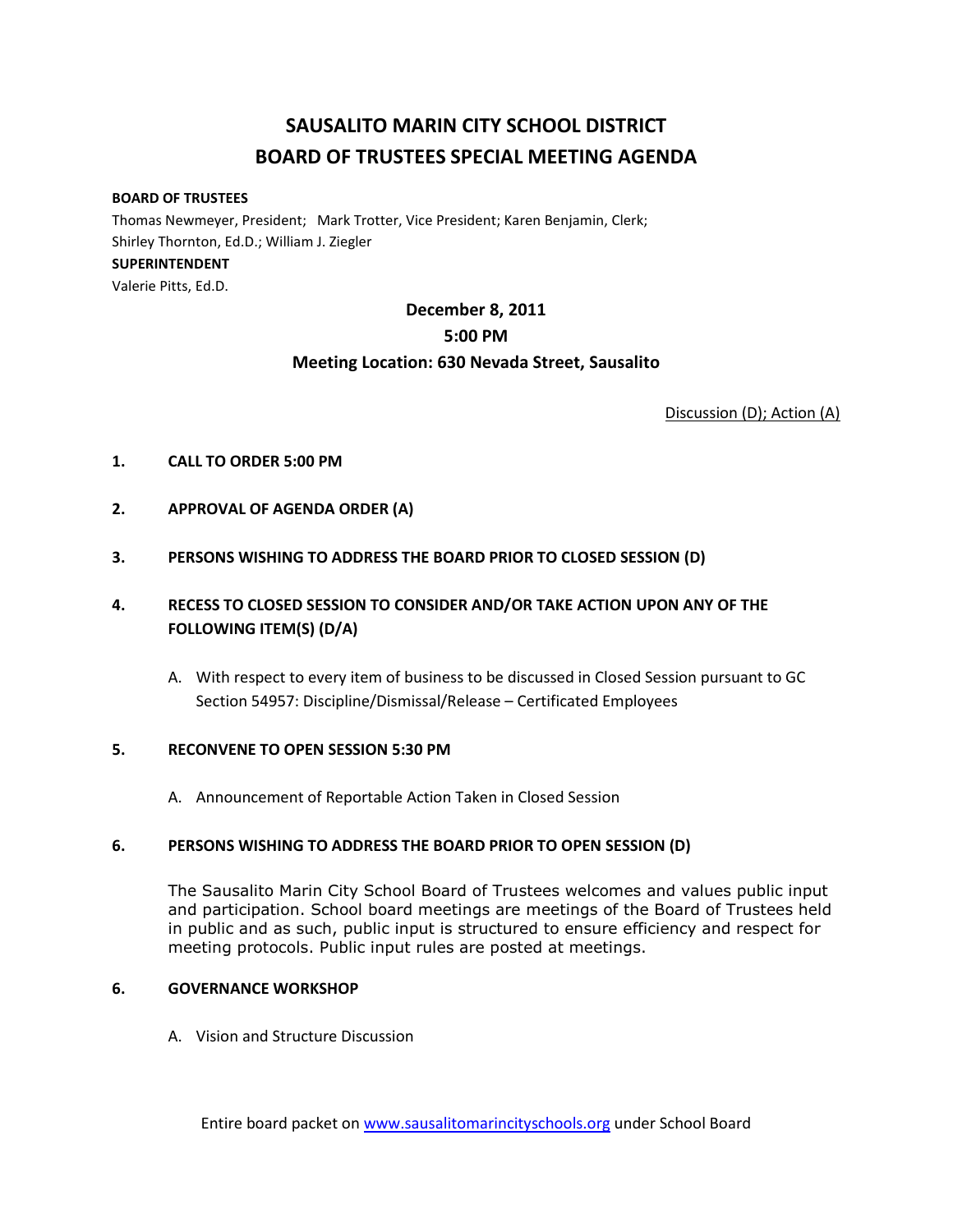## **7. ELECTION OF OFFICERS**

- A. Election of the Board President (A)
- B. Election of the Board Vice President (A)
- C. Election of a Board Clerk (A)
- D. Appointment of the Superintendent as the Secretary to the Board (A)

#### **GOVERNANCE WORKSHOP**

B. Vision and Structure Discussion

## **9. ADJOURNMENT**

## **FUTURE BOARD AGENDA ITEMS**

Combined Annual Meeting/Organizational Meeting

- Minutes of the Last Annual Meeting
- Designation of Marin County School Boards Association (MCSBA) Representative
- Annual Board Meeting Calendar
- Annual Board Master Calendar
- Reading of Board Members' Pledge

First Interim Reports & Budget Revisions: District First Interim Reports: Willow Creek Academy Committee Designations/Appointments School Board Month Recognition

Draft District Calendar 2012/2013

Grade Level Report

#### **SAVE THE DATES**

#### **Future District Meeting Dates**

All meetings are held at the District Office, 200 Phillips Drive, Marin City at 7:00 p.m. unless otherwise noted. \*The first meeting date of each month will be allocated to additional special meetings on facilities issues, special meetings, community forum, etc. as needed. The only or second meeting date of each month will be allocated to regular board meetings. December 15 ( $3<sup>rd</sup>$  Thursday due to holiday break)

#### **Future Charter School Board Meeting Dates**

Meetings are open to the public and generally held on the school campus, 33 Buchanan Street, Sausalito. With the exception of the December meeting, meetings are held on the 3<sup>rd</sup> Wednesday of the month at 6:30 p.m. December 14  $(2^{nd}$  Wednesday due to holiday break) January 18, 2012 February 15

Entire board packet on www.sausalitomarincityschools.org under School Board